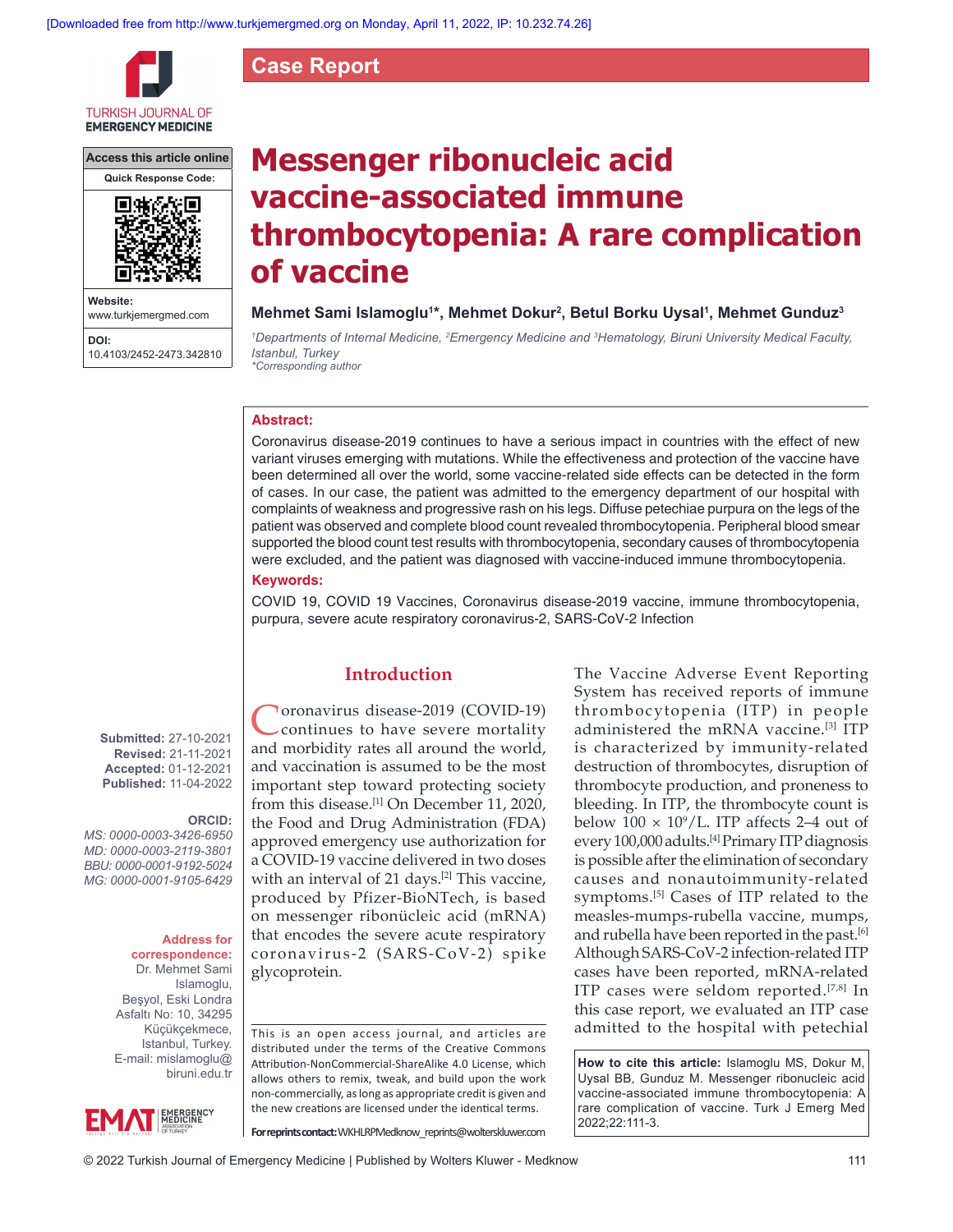#### Islamoglu, *et al*.: Vaccine‑associated thrombocytopenia

purpura after being dosed with the Pfizer-BioNTech mRNA vaccine.

## **Case Report**

A 59‑year‑old male patient received his first dose of the mRNA vaccine on May 19, 2021. Fifteen days later, the patient displayed symptoms of fatigue, weakness, and a rash on his legs and was admitted to the emergency department. Physical examination revealed petechiae and purpuric lesions on pretibial regions [Figure 1]. In addition to the fact that the patient does not have a chronic disease and drug use, there is no bleeding disorder or coagulation disorder in his anamnesis or family history. The patient's thrombocyte count was low in another biochemistry laboratory. A sample of the patient's blood was sent for testing and the following results were obtained, leukocyte count =  $9,900$  K/uL, lymphocyte count =  $2,700$  K/uL, hemoglobin =  $11.2$  g/dl, prothrombin time = 9.8 s, International normalized ratio = 1, C-reactive protein =  $40 \,\text{mg/L}$ , and thrombocyte count =  $5000$  K/ $\mu$ L. A SARS-CoV-2 polymerase chain reaction test and influenza test were both negative. The D‑dimer count was 2600 ng/ml. The Hepatitis B surface antigen, Hepatit C, Human immune deficiency virus, Cytomegalovirus, Toxoplasma, Epstein − Barr virus, Herpes simplex virus, Brucella, Rubella, and Venereal Diseases Research Laboratory serological results were all negative. There were no bleeding spots. Peripheral blood smear showed a low thrombocyte count (below 10,000 K/uL), and no atypical cells were observed. A thorax tomography scan did not show COVID‑19 pneumonia, and an abdominal tomography scan did not show splenomegaly or any other pathologies. Contrasted abdominal and thorax tomography scans did not show arterial or venous thrombosis. Secondary symptoms were eliminated and ITP was diagnosed. After being dosed with dexamethasone as the initial treatment, the patient was transferred to the hematology department for the continuation of treatment and monitoring. For



publication of this case report, written informed consent was obtained from the patient.

## **Discussion**

The patient presented to the emergency department of our hospital with fatigue, weakness, and an incremental rash in his legs. A blood count was conducted once petechia purpura was diagnosed, which displayed thrombocytopenia. After the peripheral thrombocyte count was found to be low, which supported the blood count test results, secondary thrombocytopenia symptoms were eliminated and the patient was diagnosed with ITP.

Pain, swelling or a rash around the vaccinated area are all reported side effects of vaccination with the Pfizer‑BioNTech mRNA vaccine, as well as fever, weakness, headache, muscle pain, nausea, vomiting, itching, trembling, arthralgia, and rarely, anaphylactic shock.[9] According to reports from the American Society of Hematology, there are also thrombocyte‑related side effects associated with the ChAdOx1 nCov‑19 (AstraZeneca) vaccine: Antibody production against platelet factor 4 in 4–30 days; medium to heavy thrombocytopenia; production of thrombosis in atypical zones, such as the splenic vein and cerebral venous sinus; and vaccine-induced immune thrombotic thrombocytopenia.[1] Welsh *et al*. studied the thrombocytopenia induced by mRNA vaccines and reported that the Pfizer‑BioNTech vaccine resulted in 15 cases in 18 million doses and that the Moderna COVID‑19 vaccine resulted in 13 cases in 16 million doses.[3] Thrombocytopenia can arise as a result of reduced platelet production owing to bone marrow suppression, increased platelet breakdown due to platelet usage in vascular thrombosis and immunological such as ITP, and increased platelet storage in the spleen and dilution.<sup>[10]</sup> Age of the patient, basal platelet count, history of operation, bleeding-thrombosis status, drug use history, family history, laboratory, and physical examination findings should be investigated.<sup>[10]</sup> Vaccine-induced thrombocytopenia may be due to increased B cell function, cellular immunity due to the effect of cytokines on CD4+ T-cells.<sup>[11]</sup> After FDA approval, the Pfizer‑BioNTech mRNA vaccine became the most used vaccine in the world and ITP cases have been reported in the form of case reports.<sup>[12-15]</sup> Recently, vaccination has been continuing rapidly in Turkey, and this case report presents the first vaccine‑induced ITP case in Turkey.

## **Conclusion**

**Figure 1:** Purpuric lesions on the anterior surface of the leg

Since COVID-19 is untreatable and pandemic-related mortality rates are increasing globally, vaccines have